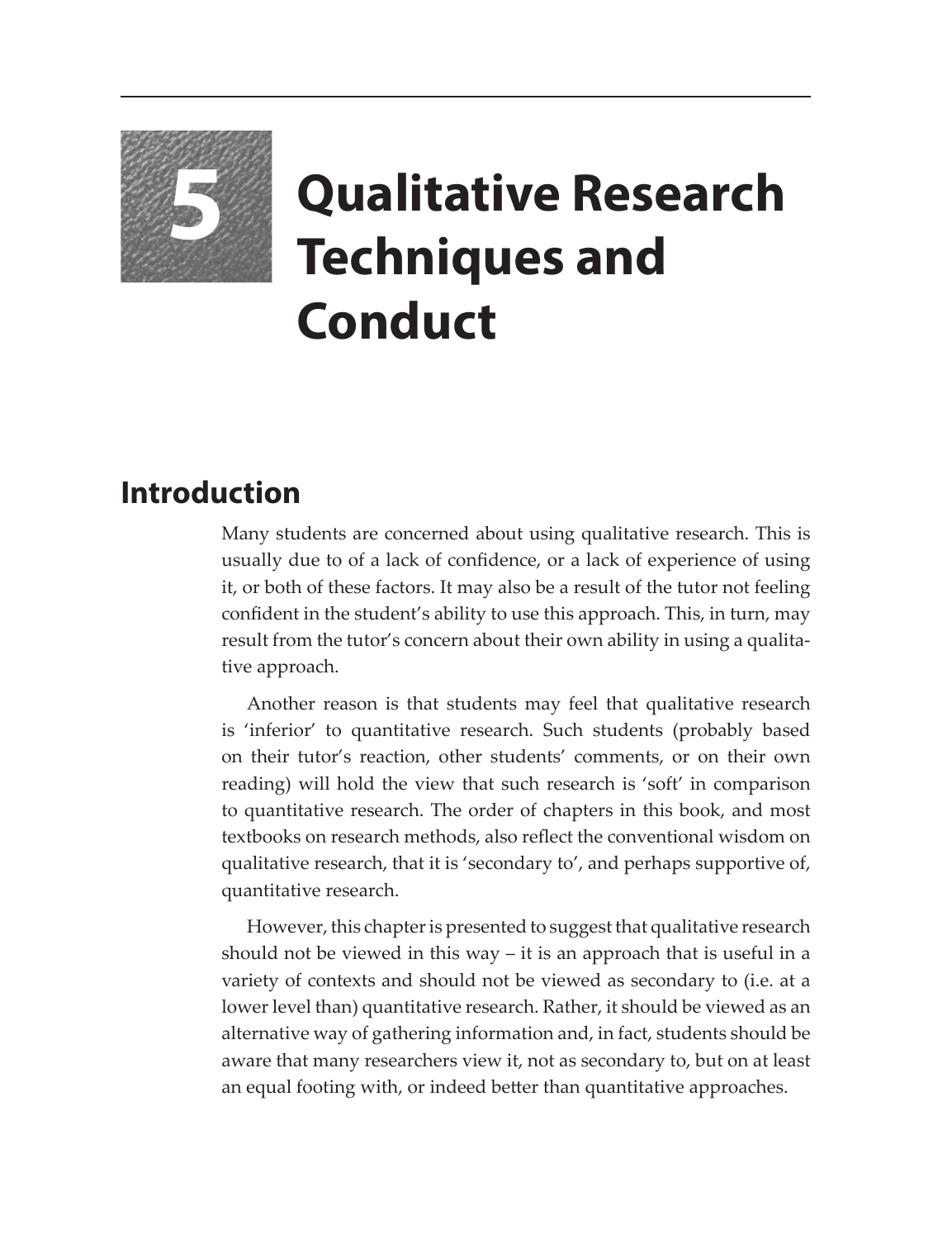## **Qualitative research**

As earlier sections of this book have indicated, using a qualitative methodological approach is closely related to the way we individually know about and view the world. Hence, ontology and epistemology are very significant in guiding qualitative methodology, in the same way that these factors also guide the use of a quantitative approach. If your research is underpinned by the idea that all individuals view the world differently, but that these views each have value and by comparing these views you are gaining understanding about an issue or topic, then a qualitative approach will be appropriate.

Also, if there is little apparently known about your specific chosen topic (i.e. there is a lack of literature on the subject), there is unlikely to be much in the way of theory to apply to your research topic. Your research is therefore likely to be, as we have discussed previously, inductive rather than deductive. This means you do not start your research by applying, or testing a theory, or a number of theories in the field, but instead collect data. What you have collected in the field can then be used by you to build up theory and then this can be compared with what may have actually been published on the topic, or a closely related research topic.

Research which is concerned primarily with the individual views or attitudes of respondents, stated in their own words, is suitable for a qualitative approach. If you are intending to gather responses which will be expressed, primarily, in words and these are the words chosen by your respondents, rather than by you as researcher, then a qualitative approach is appropriate. A very common way that students gain quite lengthy word-based answers, expressed by respondents in their own words, is via interviews. Therefore, interviews are generally regarded as a qualitative research technique.

For some students who are not that familiar with the philosophy of research, as has been stated earlier in the book, the division between qualitative and quantitative research may seem artificial any way. It may also be that some approaches usually regarded as qualitative are 'common sense' to you. For example, using an interview is usually regarded as a employing a qualitative technique. Interviews are also commonly used in a variety of media such as TV or radio, so you are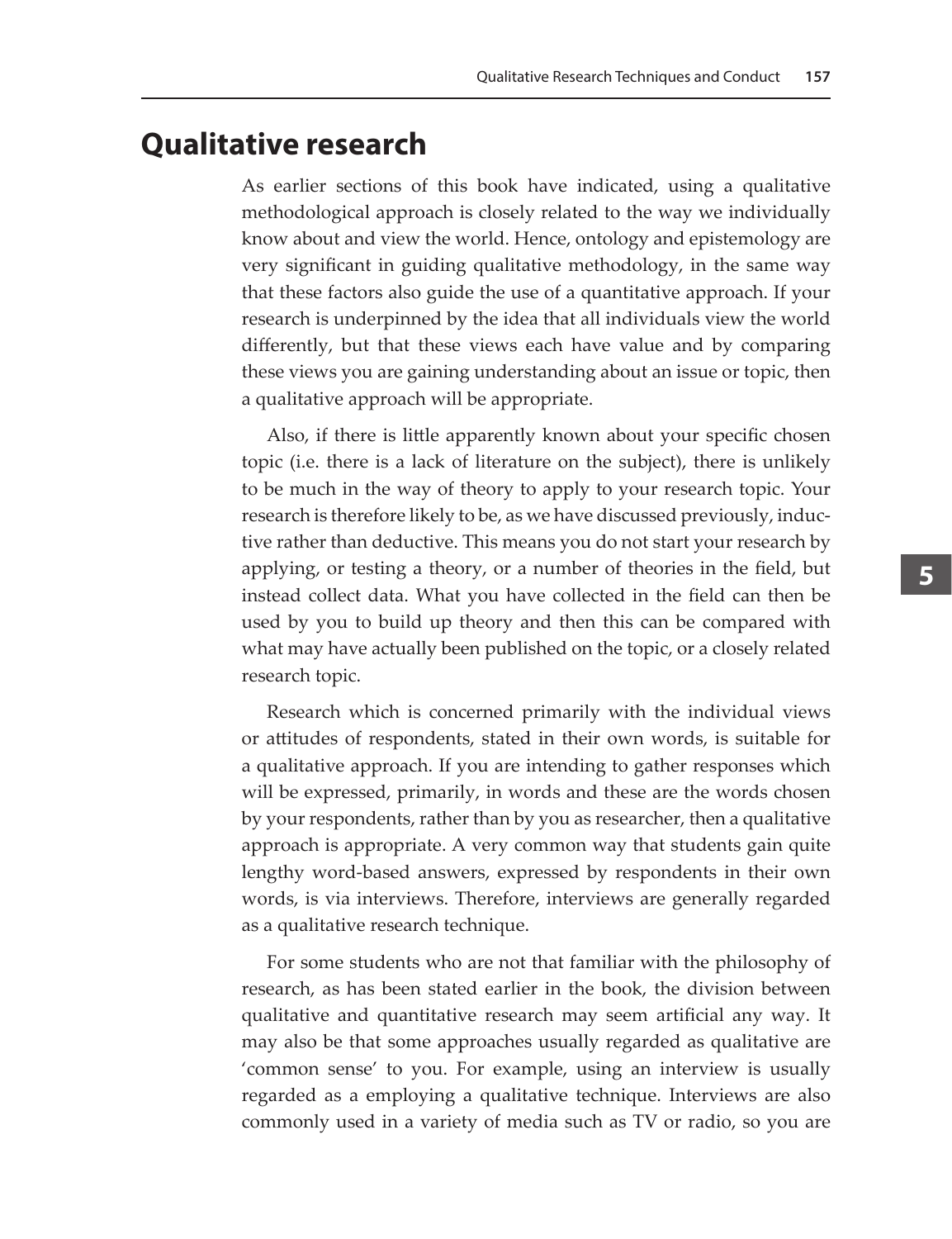likely to be familiar with interviews, even if you have not used this approach. However, you may have used an interview approach before, say at undergraduate level, in an attempt to gain a detailed insight into a respondent's experience of, understanding of, or views on a particular topic. At the time you may not have been aware that you were using what is commonly regarded as a qualitative technique – this was just the advice of your tutor or you had read an article where a researcher was involved in a similar study to yours, so followed their approach.

As noted previously, an important difference between qualitative and quantitative research, is that one tends to be deductive while the other tends to be inductive. What this means is that in quantitative research the person conducting the research is frequently making use of a wellknown theory and probably applying it in a new situation, such as with different respondents or a different location. For example, the work of Agarwhal (1997) applies the theory of Butler (1980) on the Tourism Area Life Cycle (which has been discussed previously) to a particular location, Torbay in the UK. Agarwhal was able to apply Butler's theory and compare her results with what Butler indicates in his theory. This type of quantitative research may also enable the researcher to predict what might happen in the context of their research, based on what a particular theory indicates. In such circumstances, a researcher can make use of hypotheses – as we have seen previously these are statements that can be tested. However, most qualitative research is not like this. This form of research, involving perhaps interviews or focus groups, is being used because it is not known or fully understood what will happen in the specific context. Usually this means that little or no research has been conducted in relation to the specific topic. Or it could be a researcher is examining an old topic, but from a new, unusual perspective. In this case, the researcher does not want to prejudice the research process by asking questions in the way that they have been asked before. If the researcher uses the same questions and the same technique, it is very likely that the results will be similar to those of other researchers who have used these questions and this technique. Therefore, in a qualitative approach, questions are posed which may then help to contribute to the development of new theory, rather than being based on existing theory.

Although the two approaches are often thought of as different and separate, a good deal of research in tourism involves both qualitative